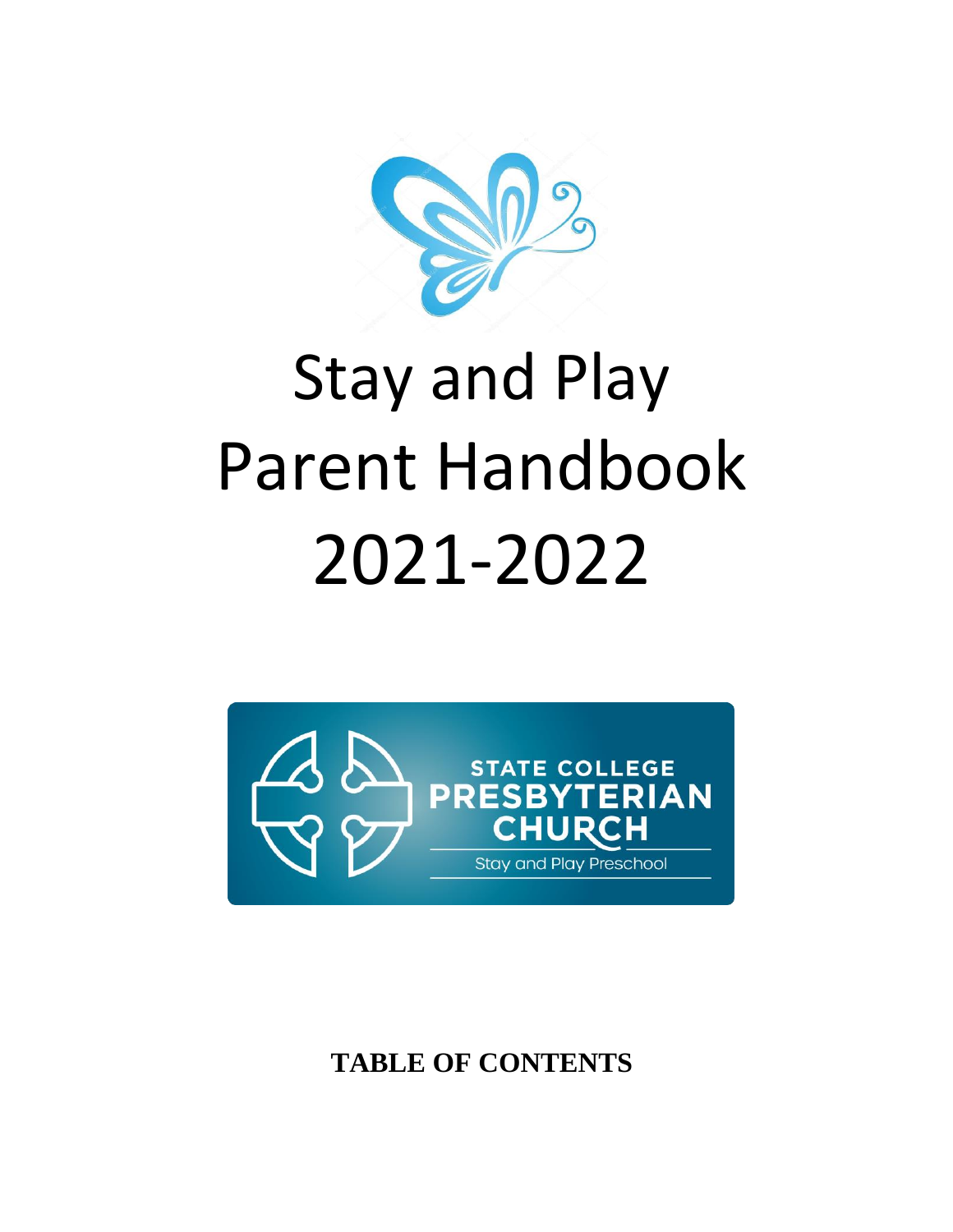| Welcome                            | $\overline{2}$ | <b>Reporting Child Abuse</b> | 14 |
|------------------------------------|----------------|------------------------------|----|
| <b>Mission Statement</b>           | $\overline{2}$ | <b>Hand Washing</b>          | 14 |
| How to Use this Handbook           | 3              | <b>Health Management</b>     | 15 |
| Handbook Updates                   | 3              | <b>Head Lice</b>             | 16 |
| Enrollment                         | 3              | <b>Toys From Home</b>        | 16 |
| <b>Special Needs</b>               | $\overline{4}$ | Clothing                     | 16 |
| Morning program                    | $5 - 8$        | <b>Snacks</b>                | 17 |
| <b>Adventure Afternoons</b>        | 9              | <b>Birthdays</b>             | 17 |
| <b>Adventure Afternoon Details</b> | 10             | Photos                       | 17 |
| Field Trips/Transport.             | 10             | <b>Transfer of Records</b>   | 18 |
| <b>Authorized Release</b>          | 11             | Fundraiser                   | 18 |
| Arrival/Pick-up/Late Fees          | 11             | Parking                      | 18 |
| <b>Emergency Operations</b>        | 12             | <b>Tuition Info./Fees</b>    | 19 |
| <b>School/Weather Closings</b>     | 13             | <b>Delinquent Payment</b>    | 19 |
| Holidays                           | 13             | <b>Tuition Assistance</b>    | 20 |
| <b>Supervision and Discipline</b>  | 13             | Insurance                    | 20 |
| Dismissal                          | 14             | Grievances                   | 20 |

# **WELCOME TO STAY AND PLAY!**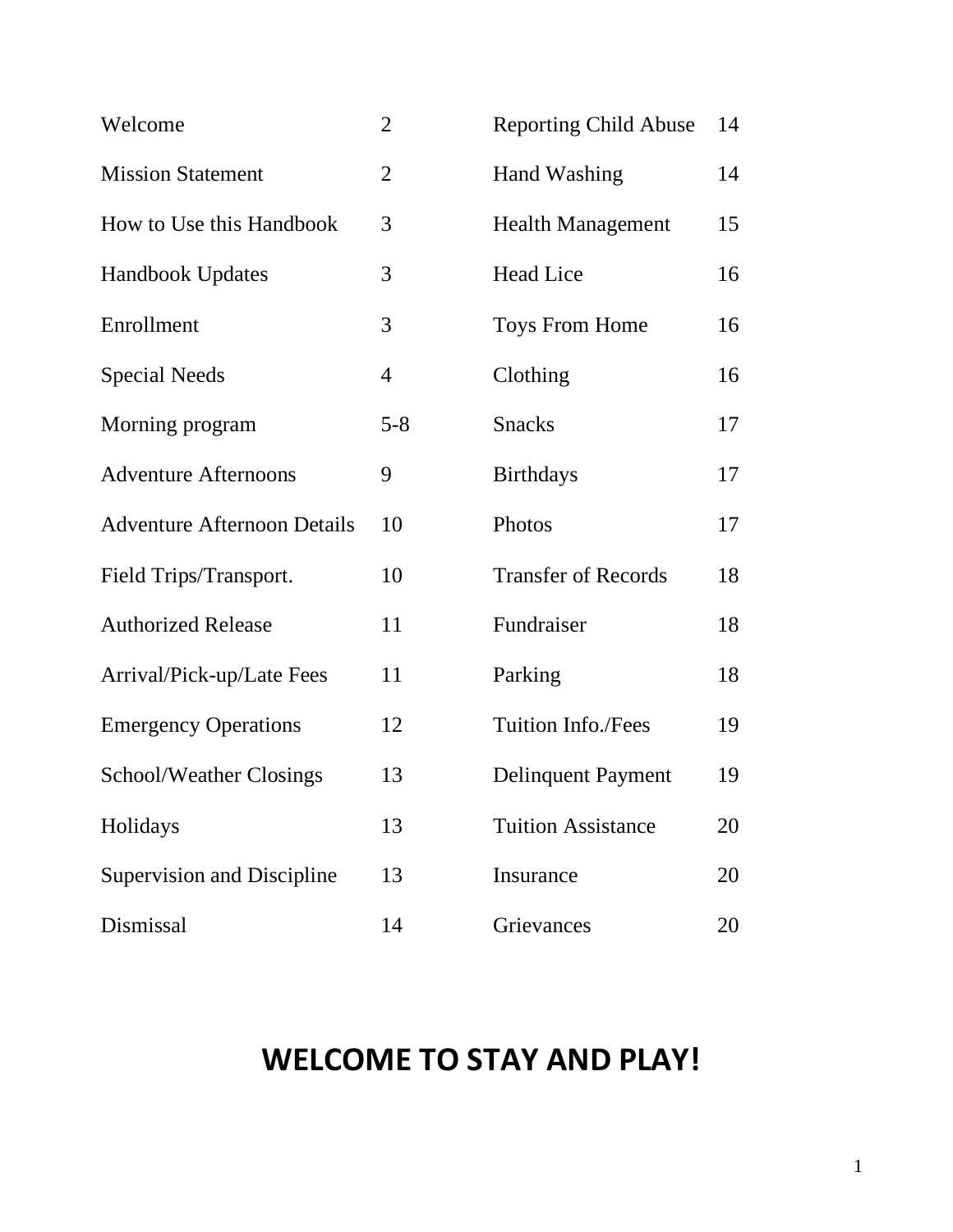Stay and Play is a non-profit, state certified, tuition-funded preschool and childcare program affiliated with the State College Presbyterian Church and licensed by the Department of Human Services. Our program is for children ages 1-5 years and runs from 9am-12pm, September through May. An optional extended care program, Adventure Afternoons, is available until 2:45pm for 3-5 year olds.

## **MISSION STATEMENT**

Stay and Play will provide a preschool and childcare program where both children and adults feel loved, supported and empowered in an environment of compassion, respect and trust. Each child at Stay and Play will be treated as a unique creation and will be nurtured in his/her diversity and individuality.

#### **Objectives**

The Staff and Advisory Team members of Stay and Play will uphold the mission by offering an affordable program that operates as an outreach ministry of the State College Presbyterian Church (SCPC) and that fulfills the following objectives:

- 1. Realize that each child develops at his/her own rate with his/her own unique style and possesses his/her own personal gifts and strengths.
- 2. Facilitate communication between parents and staff and encourage parent and family participation.
- 3. Coordinate with community resources to respond to the specific needs of all of its children.
- 4. Encourage social, interpersonal and academic growth using an exciting, playbased, hands-on, creative, child-centered curriculum with age appropriate activities in art, literature, math, science, social studies, and all play.
- 5. Discipline in a loving, but firm manner using redirection whenever possible.

## **HOW TO USE THIS HANDBOOK**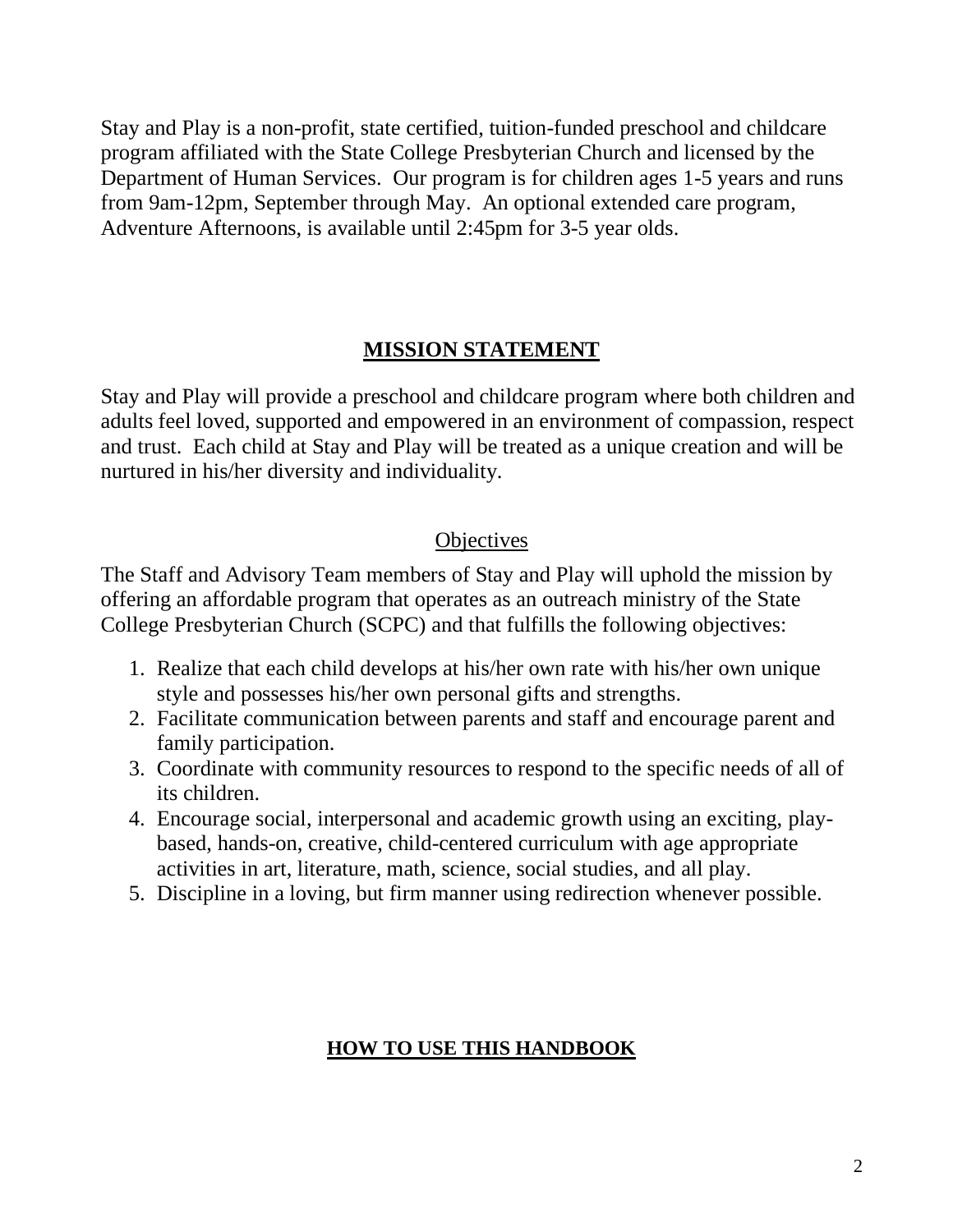This Handbook is designed to acquaint you with Stay and Play and provide you with information about classroom conditions *(& program),* policies and practices affecting you & your child and his/her enrollment in the program.

The information contained in this handbook applies to all families of Stay and Play. Following the policies described in this handbook is considered a condition of continued enrollment. However, nothing in this handbook alters a family's status. The contents of this handbook shall not constitute nor be construed as a promise of enrollment or as a contract between Stay and Play and any of its customers. The handbook is a summary of our policies, which are presented here only as a matter of information.

As a parent/guardian of a child enrolled in our program you are responsible for reading, understanding and complying with the provisions of this handbook. Our objective is to provide you with childcare environment that is constructive to both child(ren) and family enrichment.

#### **HANDBOOK UPDATES**

This handbook supersedes all previous parent handbooks and memos that may have been previously issued on subjects covered in this handbook.

However, since laws and our organization are subject to change, we reserve the right to interpret, change, suspend, cancel, or dispute, with or without notice, all or any part of our policies, procedures, and benefits at any time. We will notify all those affected of these changes. Changes will be effective on the dates determined by Stay and Play Advisory Team and after those dates all superseded policies will be null.

No individual, supervisor or manager has the authority to change policies at any time. All changes are reviewed and approved by the SCPC Education Ministry Unit prior to going in to affect. If you are uncertain about any policy or procedure, speak with the program director.

#### **ENROLLMENT**

Admissions for the program, the provisions of services, and referrals of clients shall be made without regard to age, race, color, national origin, disability, ancestry, religious creed or sex.

Enrollment for the following school year begins in January for families who are currently enrolled at Stay and Play. And for families who are church members, the first Sunday in February. To enroll as a "currently enrolled family" a child must have been registered by December 15<sup>th</sup> of the year prior to enrollment with registration fee and security deposit paid. Enrollment is complete when the director has received the registration form and fee. Following this in-house priority enrollment period, registration opens up to the public at a date determined by the Advisory Team – typically early February. Class openings for all are filled in the order in which the enrollment forms are received.

#### **SPECIAL NEEDS**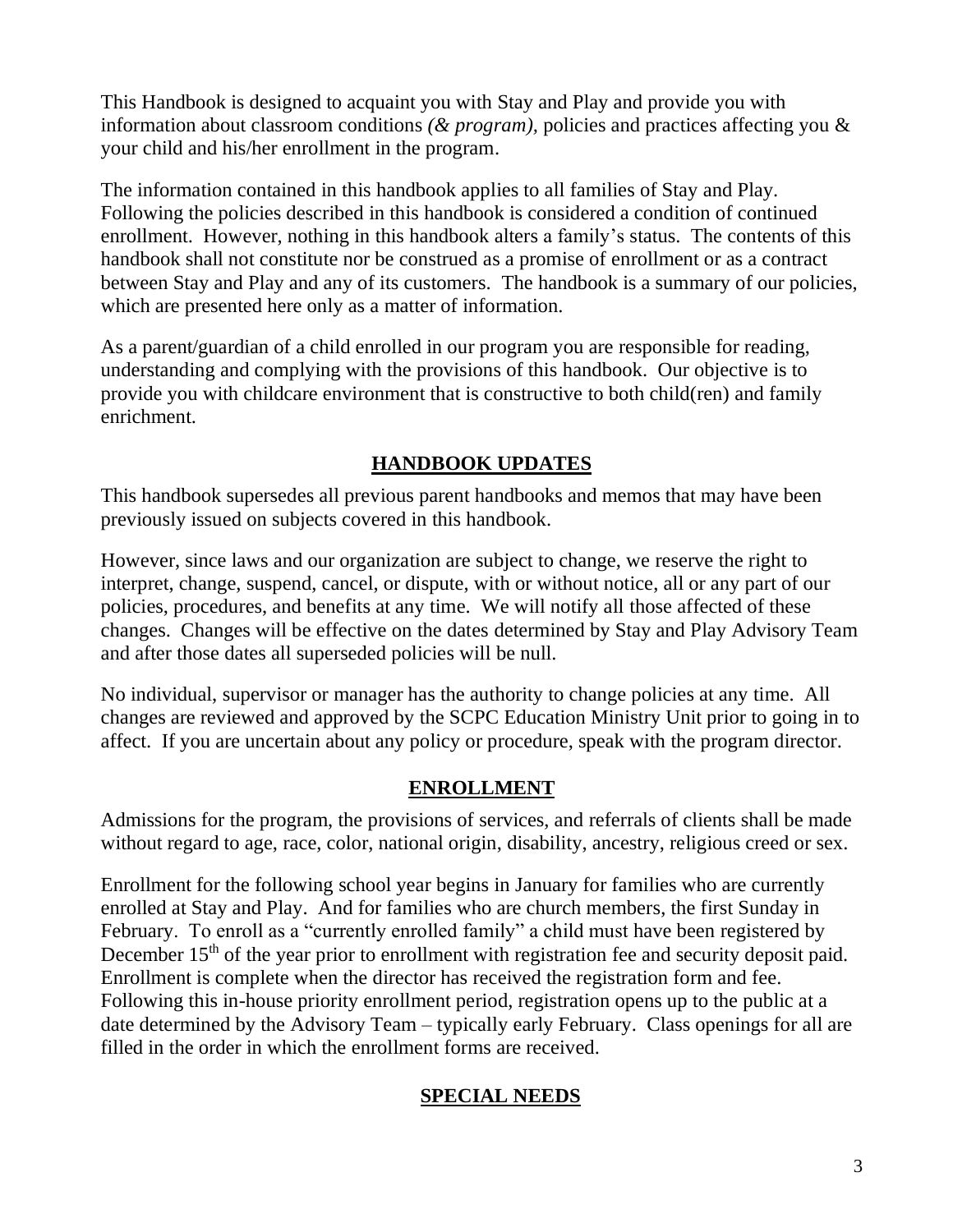We welcome children with special needs into our program. If a child with special needs has a TSS or a PCA as recommended by an IEP (Individual Education Plan), that child is welcome to attend S&P with their supports in place, however there will be an evaluation period to ensure that the placement is appropriate for the child and for the program. We request a copy of any IEP or IFSP, written plans, and/or special needs assessments completed by professionals be provided to us so that we may be better informed of your child's needs and may adapt the learning environment appropriately to best support your child. We also work closely with families of enrolled children to identify and suggest an evaluation if there are indications that it would be beneficial. We may recommend a referral be made based on the child's needs and as it may affect their abilities/acquisition of skills related to education. Only those who need to and whom you provide permission for will see the plan(s) – we will observe the strictest confidentiality in regards to you and your child.

Stay and Play Preschool reserves the right to dismiss a child if:

- The child has special needs which Stay and Play is unable to meet with our regular staffing situation
- The child's placement has a negative affect on the safety, wellbeing and educational opportunities of the other children

## **MORNING PROGRAMS**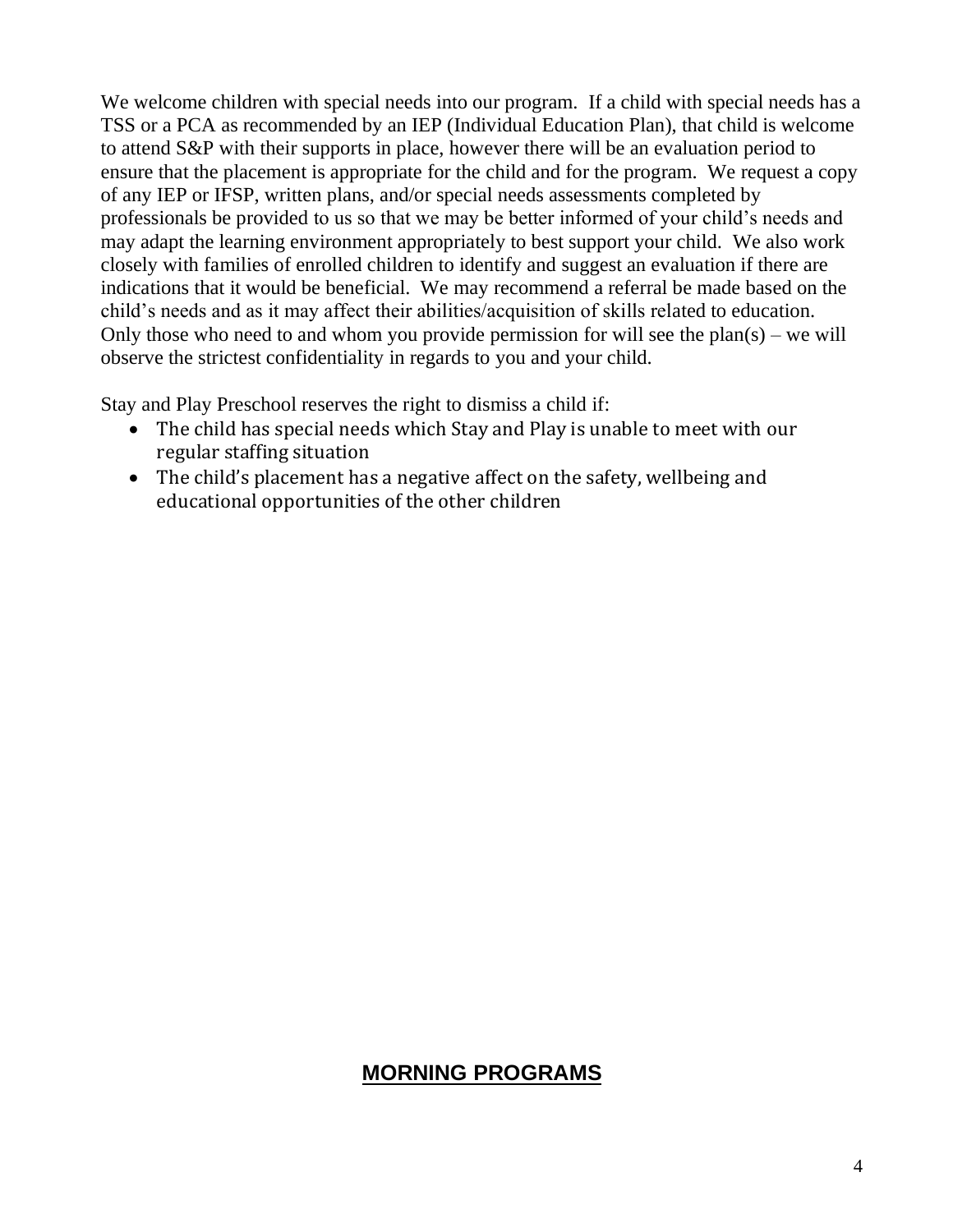## Stay and Play Preschool and Childcare **1-Year-Old Classroom**

Children must be 1 by August 31st

| Class Size:    | 9 students with 2 teachers                                  |
|----------------|-------------------------------------------------------------|
| Time of Class: | 9am-12pm                                                    |
| Days Offered:  | 2 or 3 days a week (M,W) or (T,TH) with optional Friday     |
| Teachers:      | hold a college degree and/or experienced in early childhood |

Learning is play-based, story time and purposeful activities and aligned with PA Early Learning **Standards** 

#### Areas/Skills developed through play:

| <b>Fine Motor</b>          | string large beads, pound, squeeze and pull off pieces of play<br>dough, hold crayon, etc.                               |
|----------------------------|--------------------------------------------------------------------------------------------------------------------------|
| <b>Gross Motor</b>         | walk, jump, run, coordinate big body movements, etc.                                                                     |
| <b>Receptive Language</b>  | understand most nouns, match objects to pictures/sounds,<br>understand 'what questions, follow one step directions, etc. |
| <b>Expressive Language</b> | say 15-20 words, say name, use two-word sentence, etc.                                                                   |
| Cognitive                  | explore environment, match/sort objects, symbolic play, etc.                                                             |
| Self-Help                  | washing hands, asking for needs to be met, cleaning up, etc.                                                             |
| <b>Social/Emotional</b>    | interactive play, sharing, taking turns, etc.                                                                            |

>>Parent/Teachers conferences: offered in the beginning of Nov. and May<<

| <b>General Schedule</b> |                                                    |
|-------------------------|----------------------------------------------------|
| $9:00 - 9:10$           | Welcome, wash hands, free play                     |
| $9:10-9:45$             | Planned activities introduced, centers, free play  |
| $9:45-9:50$             | Clean-up/Clean-up                                  |
| 9:50-10:20              | Gross Motor Big Room/ Music Class                  |
| 10:30-11:00             | *Snack time/Theme based story time/**Diaper Change |
| 11:25-11:50             | Planned activities/free play                       |
| 11:50-12:00             | Clean-up/Prepare to go home                        |

Music Class (Tuesday and Wednesday) Sing, dance, learn musical concepts while developing language and auditory skills

\*Snack time is part of the morning, and a snack note is sent home asking parents to donate peanutfree snack for the child's room.

\*\*We ask that you bring a labeled diaper bag containing diapers (preferably disposable), wipes and a change of clothes.

Stay and Play Preschool & Childcare **2-Year-Old Classroom**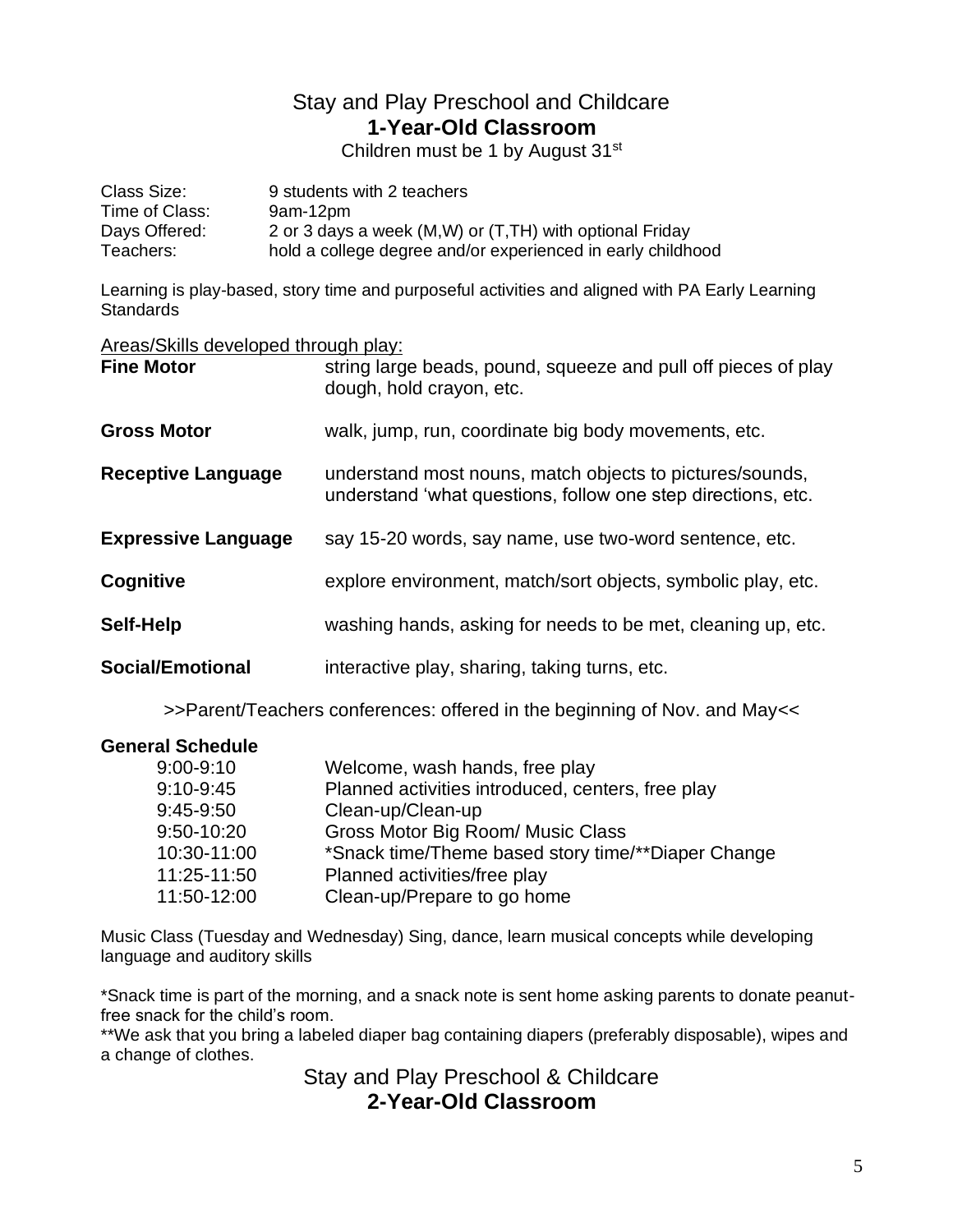Children must be 2 by August 31<sup>st</sup>

| Class Size:    | 9 students with 2 teachers                                  |
|----------------|-------------------------------------------------------------|
| Time of Class: | 9am-12pm                                                    |
| Days Offered:  | 2 or 3 days a week (M,W) or (T,TH) with optional third day  |
| Teachers:      | hold a college degree and/or experienced in early childhood |

Learning is play-based, story time and purposeful activities and aligned with PA Early Learning Standards

Areas/Skills developed through play:

| <b>Fine Motor</b>        | intention small movements with variety of art and writing<br>tools, lacing beads, scissors, crayons, finger rhymes                                                                                               |
|--------------------------|------------------------------------------------------------------------------------------------------------------------------------------------------------------------------------------------------------------|
| <b>Gross Motor</b>       | Run, Push, pull, propel tricycles and riding toys, climb, throw and catch,<br>walk up and down steps, etc.                                                                                                       |
| Language<br>and Literacy | participate in rhymes and songs, listen to stories, share ideas,<br>communicate needs and wants, develop vocabulary based on daily<br>routines and themes                                                        |
| Cognitive                | Explore and interact with various objects, Count and sort objects,<br>complete goal-oriented tasks, predict routine and outcomes, participate<br>in group exploration and experiments                            |
| <b>Social/Emotional</b>  | Develop trusting and loving relationships, participate in routines,<br>verbalize needs and/or wants, engage in associative and cooperative<br>play, participate in daily routine with increasing confidence etc. |
|                          | $\sim$ Parent/Teacher Conferences: offered in the beginning of Nov and/or May $\sim$                                                                                                                             |

#### >> Parent/Teacher Conferences: offered in the beginning of Nov. and/or May <<

#### **General Schedule**

| 9:00-9:30 | Welcome/Hand Washing/ Free Play                          |
|-----------|----------------------------------------------------------|
| 9:30-9:40 | Clean-up                                                 |
| 9:45-9:55 | Circle Time/Story/Songs                                  |
|           | 9:55-10:20 Hand Washing/*Snack                           |
|           | 10:20-10:50 Gross Motor/Music Class                      |
|           | 10:50-11:30 Free Play/ **Diaper Changing/ Bathroom Break |
|           | 11:40-11:55 Group Activity/Sensory Play                  |
|           | 11:55-12:00 Closing Circle/Songs                         |

\*Music Class (Tuesdays and Wednesdays) Sing, dance, learn musical concepts while developing language and auditory skills.

\*\*Snack time is part of each morning with a snack note sent home asking parents to donate peanutfree snack for their child's room – we ask parents to send a sippie cup each day labeled with your child's name.

*\*\*\*Children in this class DO NOT have to be potty trained – we work with parents if/& when the child is ready.* We do change diapers and we ask that you bring in a labeled diaper bag with disposable diapers, wipes and a change of clothes.

>>> Eligible for Afternoon Program on, or after, students 3<sup>rd</sup> birthday <<<

Stay and Play Preschool

## **3-Year-Old Classroom**

Children must be 3 by August 31<sup>st</sup>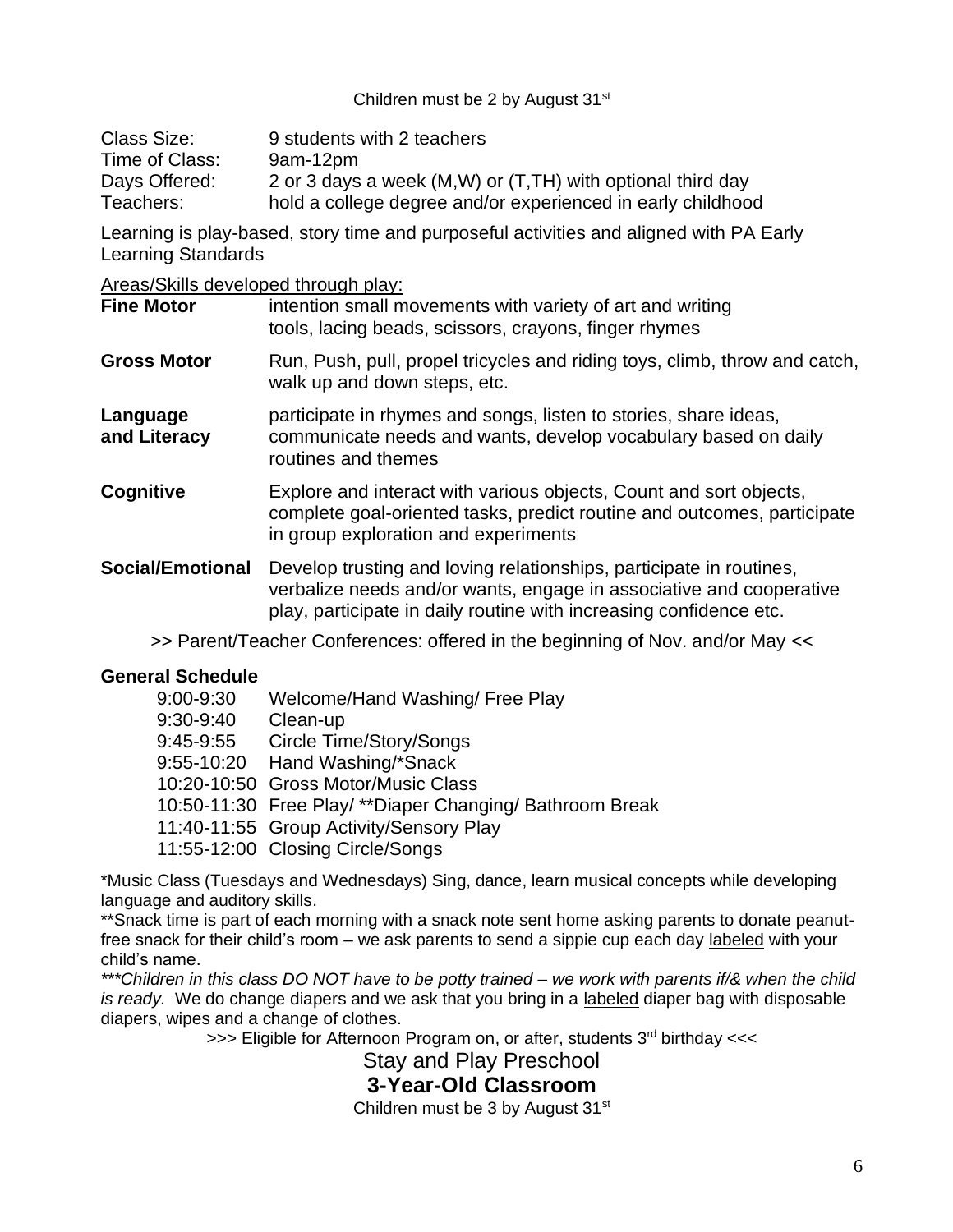| Class Size:    | Maximum of 14 children with 2 teachers                      |
|----------------|-------------------------------------------------------------|
| Time of Class: | $9:00$ am-12:00 pm                                          |
| Days Offered:  | 2 days (T-Th), 3 days (M-W-F), or 5 days (M-F) a week       |
| Teachers:      | hold a college degree and/or experienced in early childhood |

Learning is play-based, story time and purposeful activities and aligned with PA Early Learning Standards

Areas/Skills Developed Through Play

| <b>Fine Motor</b>       | Practice creating and imitating Intention small movements with variety<br>of art and writing tools, lacing beads, scissors, crayons, finger rhymes,<br>etc.,           |
|-------------------------|------------------------------------------------------------------------------------------------------------------------------------------------------------------------|
| <b>Gross Motor</b>      | run, hop, skip, ride tricycles, climb, throw and catch a ball, etc.                                                                                                    |
| Language<br>& Literacy  | Develop listening and comprehension skills related to literature,<br>vocabulary, group discussion, print awareness, rhymes, songs word<br>and letter sound games, etc. |
| Cognitive               | Count and sort and classify objects, experiment, explore, predict routine<br>and outcomes individually and cooperatively, etc.                                         |
| <b>Social/Emotional</b> | develop trusting and loving relationships, communicate feelings, share<br>ideas, wants and needs, intentionally seeks support.                                         |
|                         | >> Parent/Teachers conferences: offered in the beginning of Nov. and May <<                                                                                            |

#### **General Schedule**

| 9:00 - 9:10          | Arrival, Hand Washing, Free Play                                        |
|----------------------|-------------------------------------------------------------------------|
| 9:10-9:20            | Morning Meeting/Introduction to planned                                 |
|                      | 9:20-10:05 Centers, Small Group Activities                              |
| 10:05-10:15 Clean up |                                                                         |
|                      | 10:15-10:25 Circle Time/ Daily Group Routines (calendar, weather, etc.) |
|                      | 10:25-10:45 *Snack, **Bathroom/ Book and Puzzle time                    |
|                      | 10:50-11:20 Gross Motor (indoor/outdoor)/ Music Class                   |
|                      | 11:20-11:55 Sharing Time/ Story/ Group Math, Science, game, etc.        |
|                      | 11:55-12:00 Goodbye and Dismissal                                       |

Music Class (Tuesday and Wednesday) Sing, dance, learn musical concepts while developing language and auditory skills

\*Snack time is part of the morning with a snack note sent home asking parents to donate peanut-free snack for their child's room.

*\*\*Children in this class are preferably potty trained, however may be wearing a pull up if working on training.*

> >>>Afternoon Program Available (12:00pm-2:45pm)<<< Stay and Play Preschool **4-Year-Old Classrooms**

> > Children must be 4 by August 31<sup>st</sup>

**Two Classrooms:**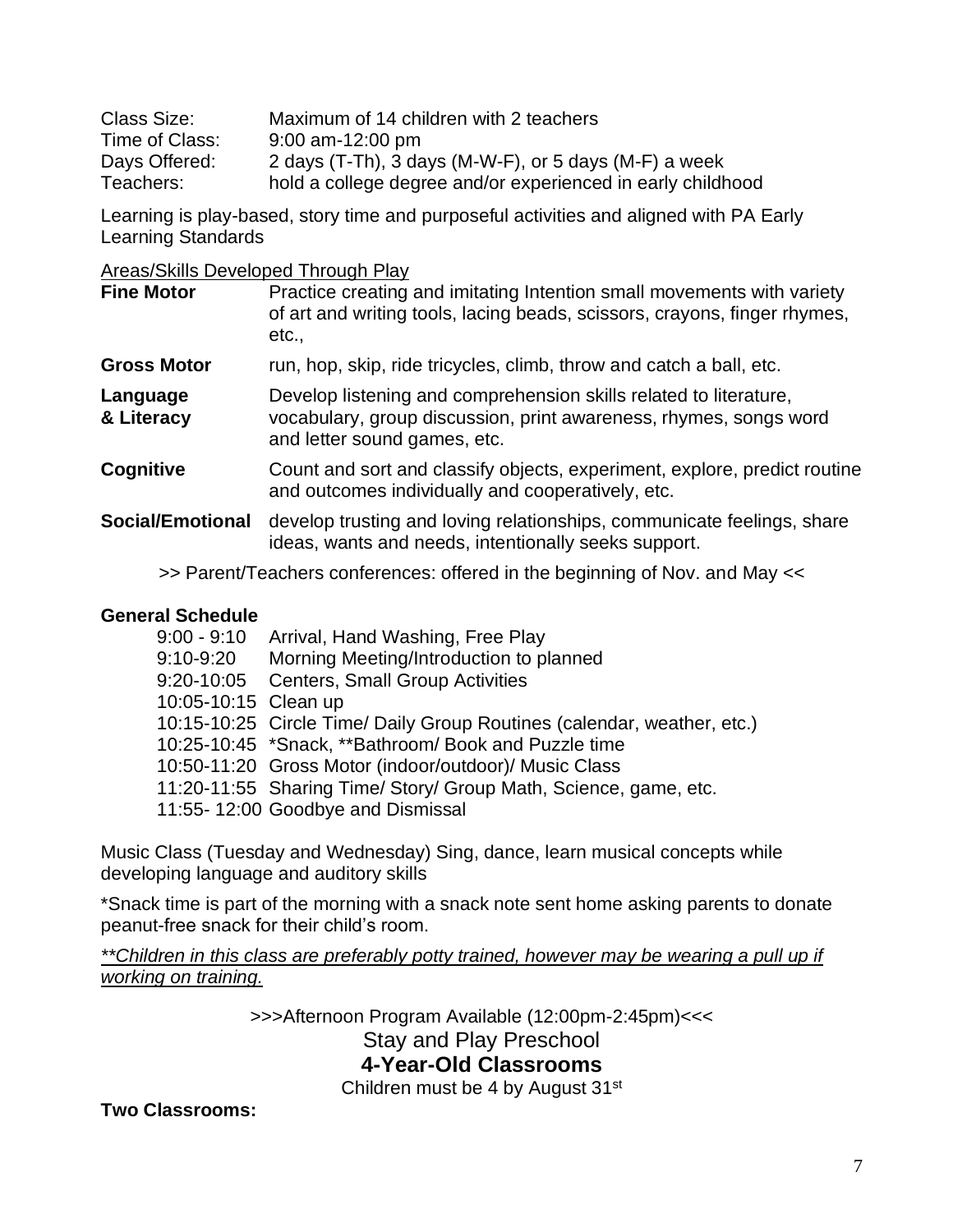Fab 4's: Choose 2, 3 and 5 days a week Class size is 15 students with 2 teachers Rainbow 4's: Mon., Wed., Fri., Class Size 11 students with 2 teachers

Both Classes: Teachers hold a college degree and/or experienced in early childhood

Learning is play-based, story time and purposeful activities and aligned with PA Early Learning Standards

Areas/Skills Developed Through Play

| <b>Fine Motor</b>       | Use variety of art and writing tools, draw, paint, write, manipulate clay,                                                                                                             |
|-------------------------|----------------------------------------------------------------------------------------------------------------------------------------------------------------------------------------|
| <b>Gross Motor</b>      | run, jump, hop, skip, ride tricycles, climb, coordinate movement through<br>obstacles, etc.                                                                                            |
| Language<br>& Literacy  | develop listening and comprehension skills related to literature,<br>retell stories, vocabulary, group discussion, print awareness, rhymes,<br>songs word and letter sound games, etc. |
| Cognitive               | Count and sort and classify objects, experiment, explore, predict routine<br>and outcomes individually and cooperatively, etc.                                                         |
| <b>Social Emotional</b> | develop trusting and loving relationships, communicate feelings, share<br>ideas, wants and needs, intentionally seeks support                                                          |

>> Parent/Teachers conferences: offered in the beginning of Nov. and May <<

General Schedule

| $9:00 - 9:15$          | <b>Welcome/Exploring Centers</b>         |
|------------------------|------------------------------------------|
| $9:15 - 9:30$          | <b>Class Meeting</b>                     |
| 9:30-10:30             | <b>Centers/ Writing/Group Activity</b>   |
|                        | 10:30-10:45 Handwashing/**Bathroom       |
| 10:45-11:00 *Snack     |                                          |
| 11:00-11:15 Story Time |                                          |
|                        | 11:20-11:50 Big Room/Indoor Gym or Music |
|                        | 11:50-12:00 Prepare to Go Home           |

Music Class (Tuesday and Wednesday) Sing, dance, learn musical concepts while developing language and auditory skills

\*Snack time is part of the morning, and a snack note is sent home asking parents to donate peanut-free snack for their child's room.

\*\*Children in this class need to be potty trained.

>>Afternoon Program Available (12:00pm-2:45pm)<< Stay and Play Preschool **ADVENTURE AFTERNOONS: OVERVIEW** For Children 3 years and Older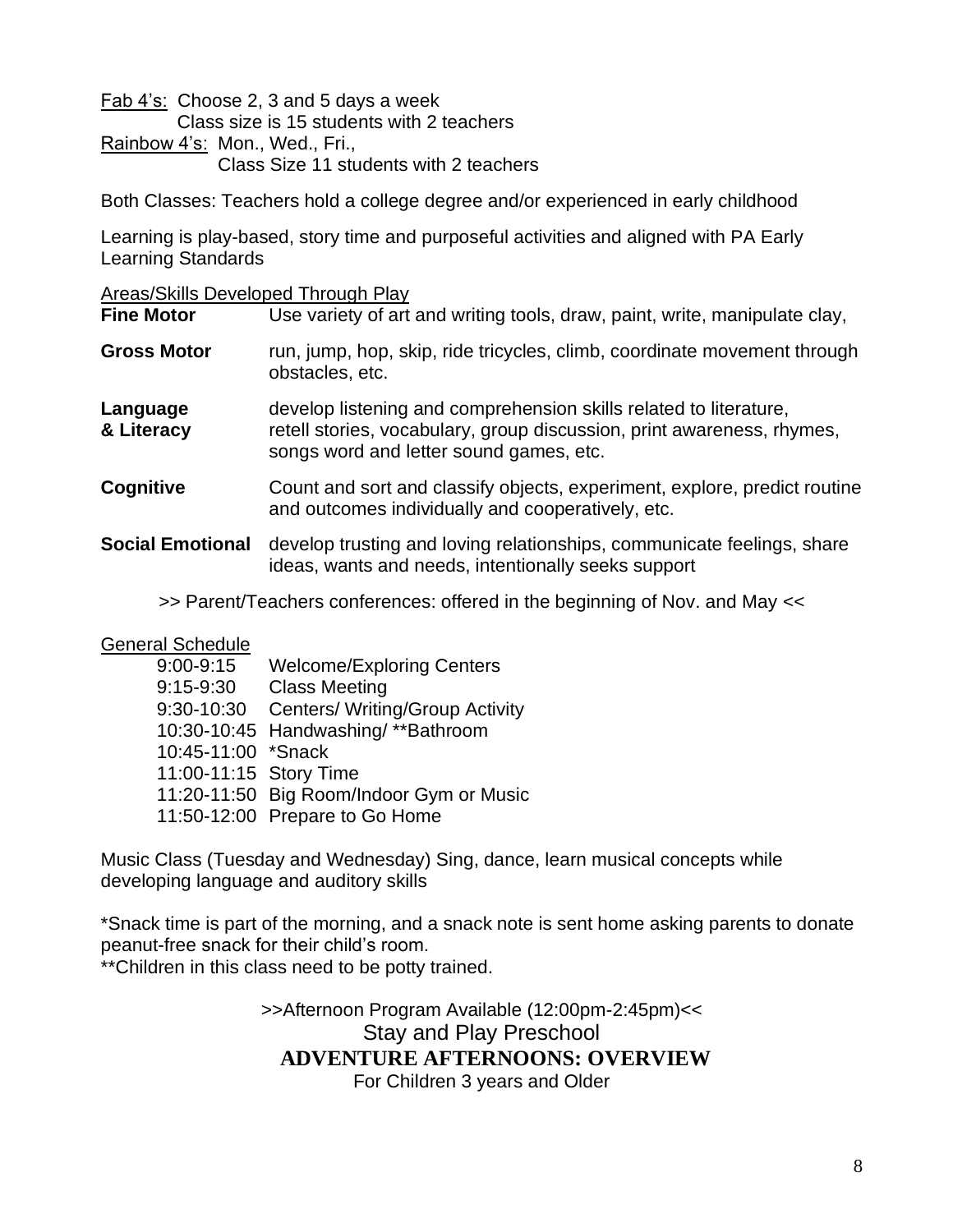| Class Size:   | Maximum of 15 Students and 2 Teachers         |
|---------------|-----------------------------------------------|
| Class Time:   | 12:00 pm- 2:45 pm                             |
| Days Offered: | Monday thru Friday                            |
| Options:      | Choice of Drop-in or Permanent Days to attend |

All students attending Monday(s): Tumblebus Day is an additional fee paid directly to "Tumblebus" (participation is a condition of attendance)

Registration for Permanent Days: Register to reserve any days of your choice (based on availability) each week for a discounted amount.

Drop-in Sign up: Sign in directly in the Adventure Afternoons book located at the Parent Table in the main hallway. Availability varies each day and may be done ahead of time or the morning of based on the availability.

Sibling Discount: 50% for second, third, (etc.) sibling

General Schedule:

12:05-12:25 Welcome/Circle time

- 12:30-1:00 Hand Washing/ Lunch
- 1:00-1:30 Clean Up/Bathroom/ Free Play
- 1:30-2:00 Gross Motor/ Big Room/ Park/ Tumblebus
- 2:00-2:30 Group Planned Activity/ Free Play
- 2:30-2:45 Goodbye/ Closing activities

Play-based learning with theme based daily activities: Listed on a monthly calendar

LUNCH:

- provided by parent
- Labeled bagged lunch/ lunchbox with Ice pack if necessary
- PEANUT-FREE no peanut butter, no products with peanuts/peanut butter
	- o Almond or soy nut butter are acceptable alternatives
- S&P can heat/reheat food items in microwave

#### **ADVENTURE AFTERNOONS DETAILS**

Our extended care program, Adventure Afternoons, is for children ages 3-5 who are enrolled in mornings at Stay and Play. (As a reminder child must at least be in a pull-up.) The program runs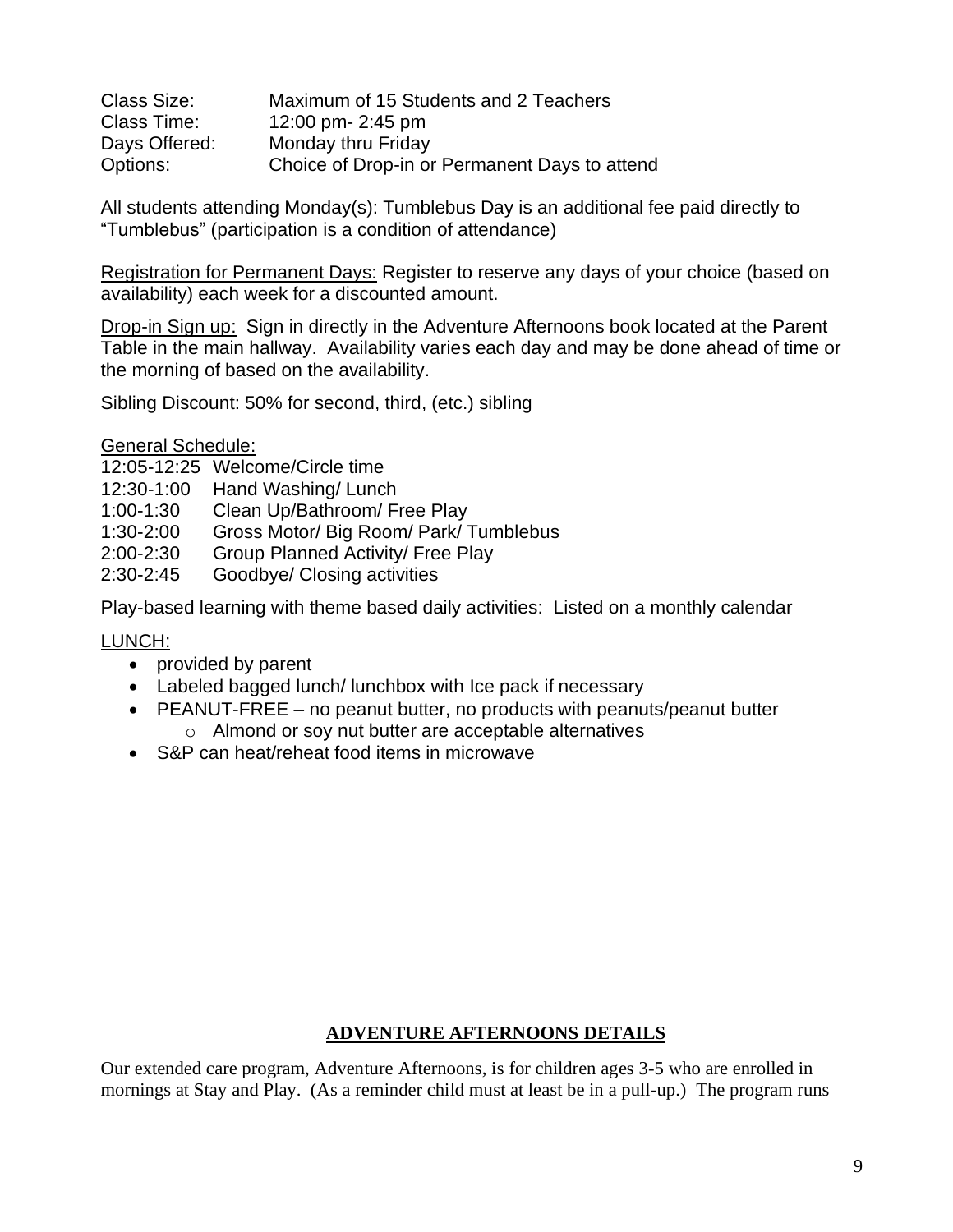from 12pm – 2:45pm and is available on a permanent day or a drop-in basis, with a maximum of fifteen children attending each day. Every day Adventure Afternoons offers special fun theme-based activities such as arts and crafts, community walks, library field trips and TUMBLEBUS (every Monday for additional fee), plus a whole lot more! A monthly schedule of events will be included in the Stay and Play newsletter. Extra copies of this schedule will be available at the parent table.

Registration for Permanent Part-Time Adventure Afternoons: You may register for a reserved space for the same day(s) each week (filled in order received). *The fee is payable once a month and is due on the first day of the month along with tuition.* (TUMBLEBUS requires an additional \$12.00 fee payable to "Tumblebus".)

Drop-in Sign up for Adventure Afternoons: Please sign up in the book for Adventure Afternoons on the table in the hallway at least one day in advance (unless fifteen children are already signed up – then you may sign up for the same / current day). *The fee is payable the morning of the day of Adventure Afternoons, and may be placed in the tuition mailbox or given to the Director.*  (TUMBLEBUS requires an additional \$12.00 fee payable to "Tumblebus".)

If your child is signed-up for Adventure Afternoons but will not be able to attend, we ask that you call or speak to the director/assistant director to cancel by 8:30am the day of the Adventure Afternoon your child was to attend or you will still be charged the appropriate fee. Prepaid sign ups will be given credit to be used later if notification is given ahead of time about an absence as noted previously.

If you wish for your child to attend a day he/she does not typically have a scheduled class in the morning, he/she may still attend Adventure Afternoons starting at 12:00pm.

*\**If your child normally attends in the morning, **is not in attendance by 9:30 am, and** we have not heard from you, then his/her spot for that days Adventure Afternoon may be given to a child on the waiting list and you will still be charged.

Should classes be canceled for the morning due to weather, or if there is an early dismissal from the public school, Adventure Afternoons will be cancelled for that day. In the event that Adventure Afternoons is cancelled, you will receive credit for a future session of Adventure Afternoons.

#### **FIELD TRIPS/TRANSPORTATION**

Occasionally, the 3 & 4-year-old classes will go on field trips. Your signature on the Emergency forms grants us permission to take your child on walks and trips. Sometimes this may involve riding the CATA bus. You will always be informed of these excursions prior. We may ask for parent volunteers to assist. For field trips that require transportation, parents are responsible for getting their child to the event. Some field trips requiring transportation may be in the afternoons - parents (and a child's siblings) are welcome to attend.

#### **AUTHORIZED RELEASE POLICY**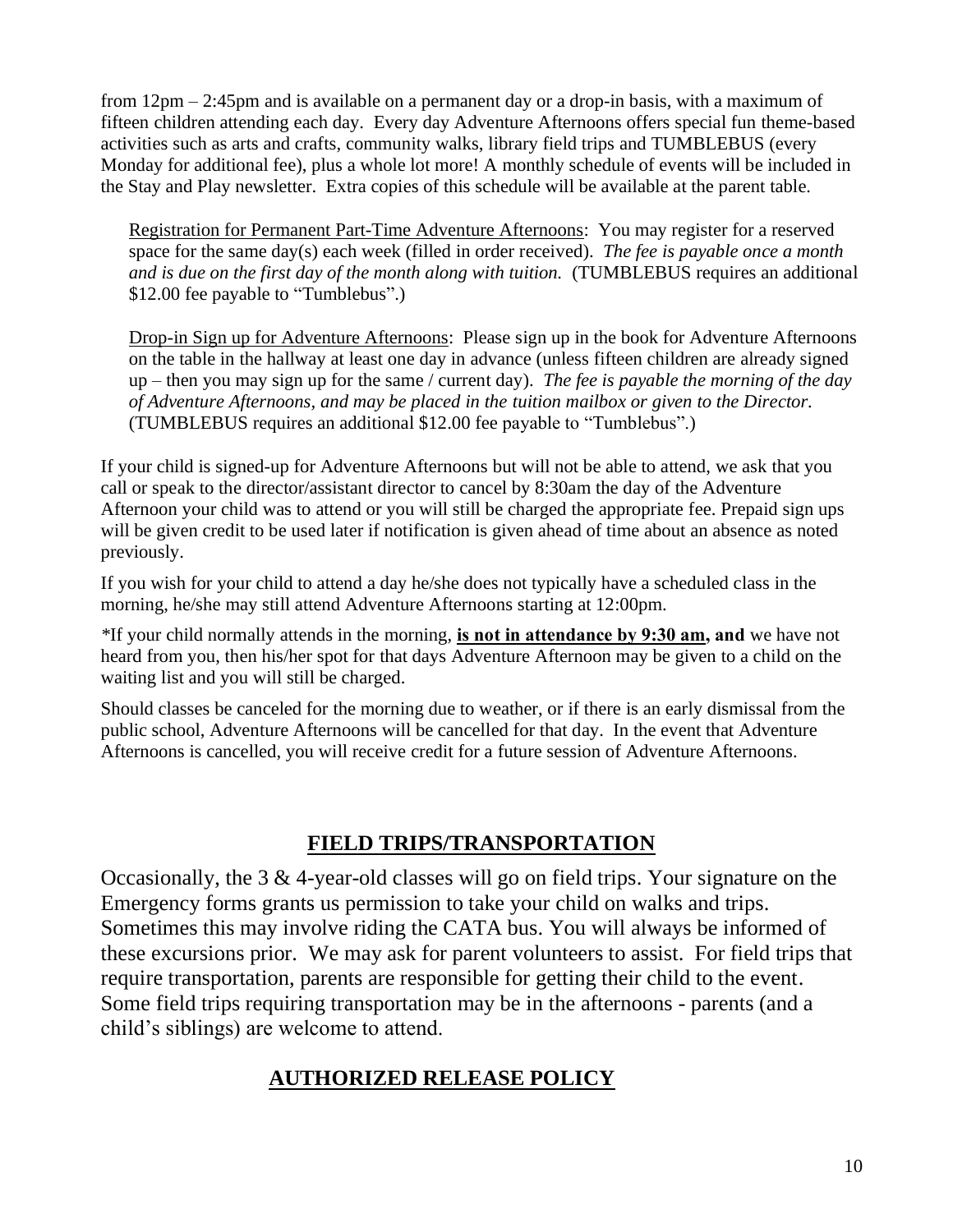A child will ONLY be released to the child's parents/guardians or anyone else designated on the child's emergency contact form under the heading "Persons To Whom Child May Be Released." *By law, Stay and Play can release a child to either parent unless a court order is issued stating otherwise.* When an authorized person, or a person we have not yet met, is picking up a child they will be asked to show photo identification.

## **ARRIVAL, PICK-UP AND LATE PICK-UP FEES**

Arrival time is 9:00am (8:30am for early arrival). Please do not enter the classroom until your chosen time. But DO be prompt. Valuable adjustment time takes place first thing in the morning. If your child misses the chance to 'ease in,' their day may not feel quite right.

Pick-up times are 12:00pm for the morning session and 2:45pm for the afternoon session. Please be on time. Also please note that when your child is released to you or your designated person he/she is now in your care and is your responsibility. Do not be distracted by conversations with teachers or other parents. *Children are not permitted to be left unattended.*

We ask that you pick up your child on time or come a little early. You will be given a warning the first time you arrive late for pick up. If you are late more than once, you will be charged \$1/minute – the fee will be added to charges on your account. The Director will notify you of total due. If an emergency arises and you will be late, we ask that you call 237-1154 (S&P program office) or 238-2422 (church office) to let us know. No late fee will be assessed in the case of an emergency.

## **EMERGENCY OPERATIONS PLAN INFORMATION**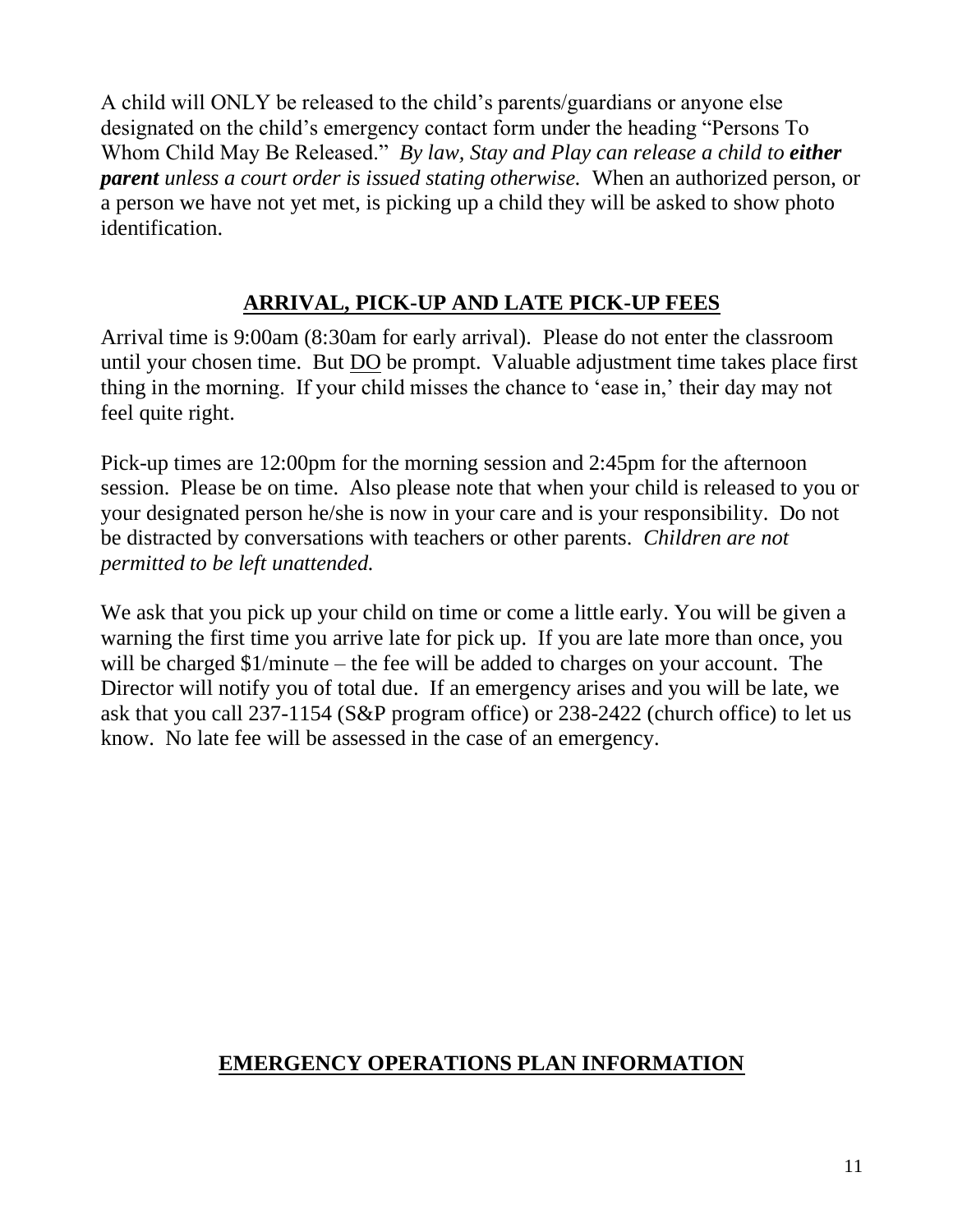This plan is to assure you of our concern for the safety and welfare of the children attending Stay and Play. Our Emergency Operations Plan provides for responses to all types of emergencies. Depending on the circumstance of the emergency, we would use one of the following protective actions:

- *In-place sheltering:* Sudden occurrences, weather or hazardous materials related, may dictate taking cover inside the building as the best immediate response.
- *Immediate evacuation:* Children evacuated to a safe area near the grounds of the facility in the event of a fire alarm, etc.
- *Evacuation:* Total evacuation of the facility may be necessary if there is a danger in the area. In this case, children would be taken to a relocation facility at the Municipal Building on South Allen St. (other location only if directed by Centre County Emergency Personnel).
- *Modified Operation:* May include cancellation/postponement or rescheduling of normal activities. These actions are normally taken in case of a winter storm or building problems that make it unsafe for children (such as utility disruptions) but may be necessary in a variety of situations. **Please check the Stay and Play website: [www.stayandplay.scpresby.org,](http://www.stayandplay.scpresby.org/) your email, listen to 95.3 3WZ radio station, and/or view WTAJ/TV for announcements relating to modified operations of Stay and Play.**

We ask that you do not call or text during an emergency. This will keep our telephone lines free to make emergency calls and relay information. We will call, text or email you to let you know that we've taken one of these protective actions. We will also call, text or email you when we've resolved the situation and it's safe for you to pick up or drop off your child.

**The form designating persons to pick up your child was provided for you to complete and return to Stay and Play by the first day of school**. This form will be used any time your child is released during an emergency situation. Please ensure that only those you list as designated custodian(s) attempt to pick up your child. **Also always inform Stay and Play Preschool of any changes/updates that need be made to this form.**

We specifically urge you **not** to attempt to make different arrangements during an emergency. This will only create additional confusion and divert staff from their assigned emergency duties.

In order to ensure the safety of your children and our staff, we ask your understanding and cooperation. Should you have additional questions regarding our emergency operating procedures, please contact the Director.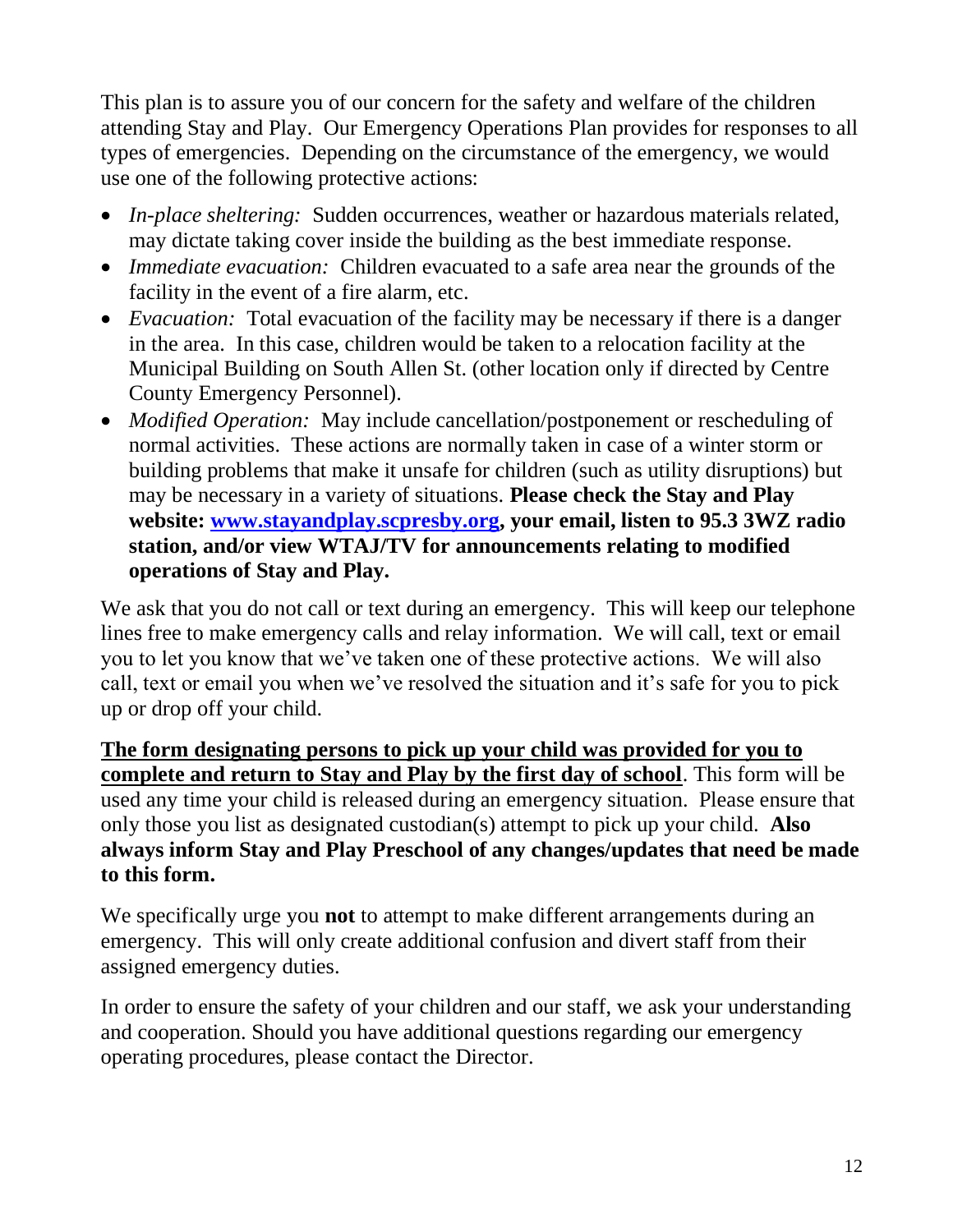## **CLOSINGS DUE TO INCLEMENT WEATHER**

If the State College Area School District is *CLOSED*, then Stay and Play is *CLOSED.* If the SCASD has an *EARLY DISMISSAL*, then there is **NO ADVENTURE AFTERNOONS** that day.

If the SCASD is *DELAYED*, then Stay and Play will *open at 10:00am*, with morning programs ending at 12:00 noon. Adventure Afternoons would operate as usual from 12:00noon-2:45pm.

Make-ups: If there are 5 or more closings due to inclement weather, the Stay and Play Advisory Team would consider whether or not to make-up any or all days.

## **HOLIDAYS**

Stay and Play will be closed on the following Holidays:

| * Labor Day               | Sept. 6        | * Spring Break | March 7-11 |
|---------------------------|----------------|----------------|------------|
| * Thanksgiving Nov. 24-26 |                | * Easter Break | Apr. 15-18 |
| * Christmas               | Dec. 23-Jan. 2 | * Memorial Day | May 30     |

Because Stay and Play draws families with diverse backgrounds, we recognize that there will be a variety of approaches concerning holiday recognition and celebration. Should students raise questions, the teacher will provide a brief and age appropriate explanation of the origins of celebration/customs. Included will be the emphasis that different families choose to celebrate in different ways. *If any families would like to share their family traditions/ observations, teachers will work with you to determine how to best share the various types of observances, as this can be educational for the children.*

## **SUPERVISION AND DISCIPLINE POLICIES**

The proper staff/child ratio will be in effect in all classrooms at all times. Daily attendance is taken and each staff is assigned a "group" of children to be responsible for in case of emergency.

All discipline is handled in a positive manner, using firm, but loving, language. Children may be removed from the situation provoking the behavior and may be redirected to another activity until they are ready to join the group again. We do not require apologies if a child hurts another person, either physically or emotionally, *however* we do work to help them understand the affect they have on others and work to teach empathy and compassion at the developmentally appropriate level for the child. Parents will be notified of any discipline problems that occur.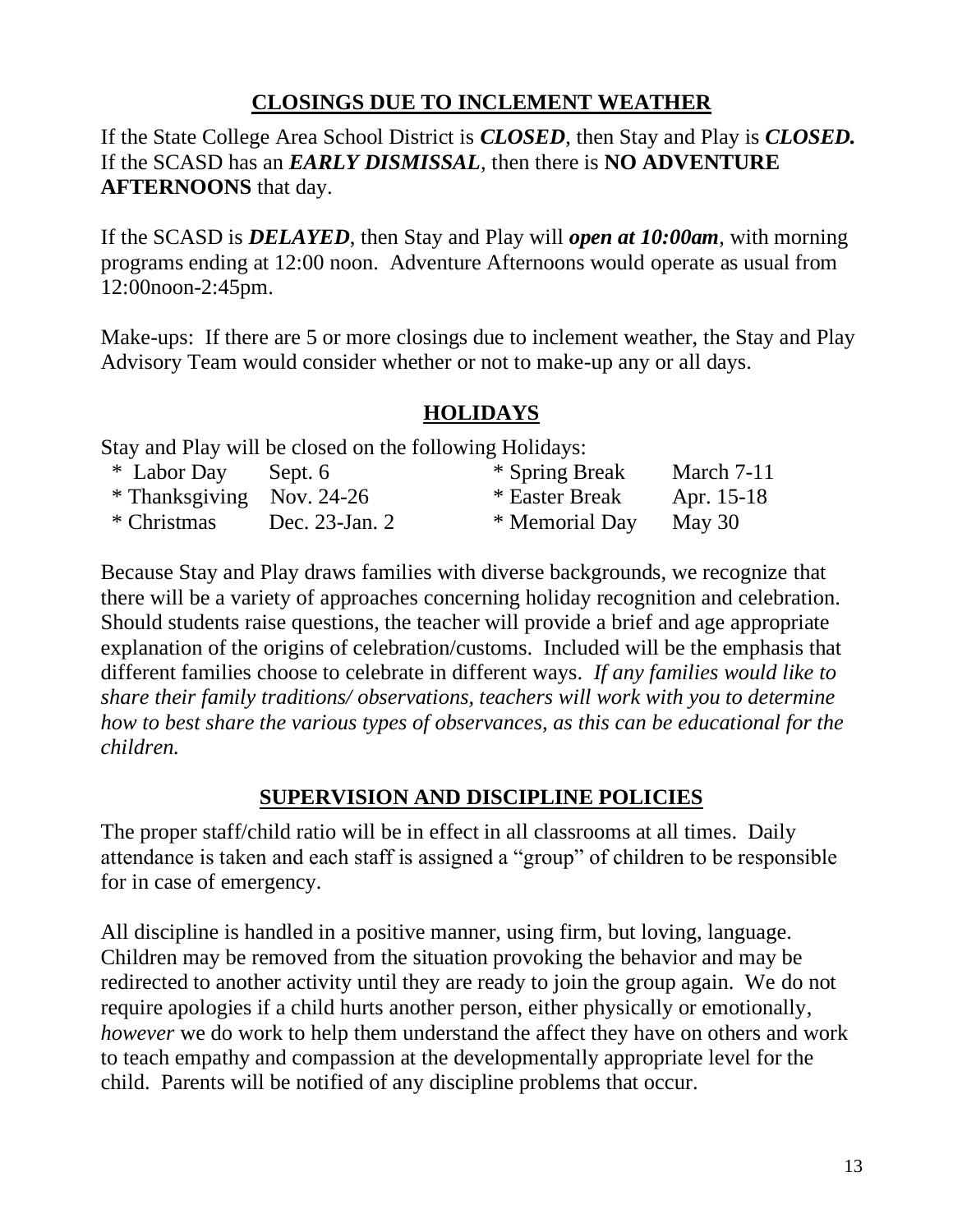## **DISMISSAL POLICY**

Our dismissal policy addresses serious, aggressive, negative behavior of children that can harm or hurt another person. These behaviors include, but are not limited to, biting, kicking, hitting, scratching, pinching, and hair pulling.

- With first offense: Teachers will work with child to identify emotional response and help child to find and practice an alternative response/behavior. An accident report will be completed if necessary and parents will be informed of the child's behavior.
- If behavior continues over time, a conference will be set up for the parent(s), the teacher and the director (if necessary) to determine if this is an issue that can be resolved. If it is determined that the issue can be resolved, a plan will be made and goals set to correct it.
- Parents, teachers and the director will continuously communicate and evaluate the plan to determine if changes or adaptations to the plan would better meet the needs of the child.
- If the behavior continues: If with the plan there is no improvement and the issue cannot be resolved (it is determined that Stay and Play Preschool is unable to meet the needs of the child), it will result in the dismissal of the child from our program with no refunds.

## **REPORTING CHILD ABUSE**

All staff are mandated reporters and trained in mandated reporting procedures. As is required by law, Stay and Play staff will report any *suspected* child abuse to the proper authorities.

## **HAND WASHING POLICY**

In order to cut down on transmitting germs to each other a hand washing policy has been devised. Hand washing will take place at the following times:

- Upon entering the classroom first thing in the morning
- After toileting or a diaper change
- After nose blowing
- Before and after eating or working with food
- Before and after using the sensory/water tables
- Before and after playing with play dough
- Before and after going to the indoor gym or outside

On a daily basis, table surfaces are disinfected before snack and lunch, toys are disinfected after use, and doorknobs are disinfected.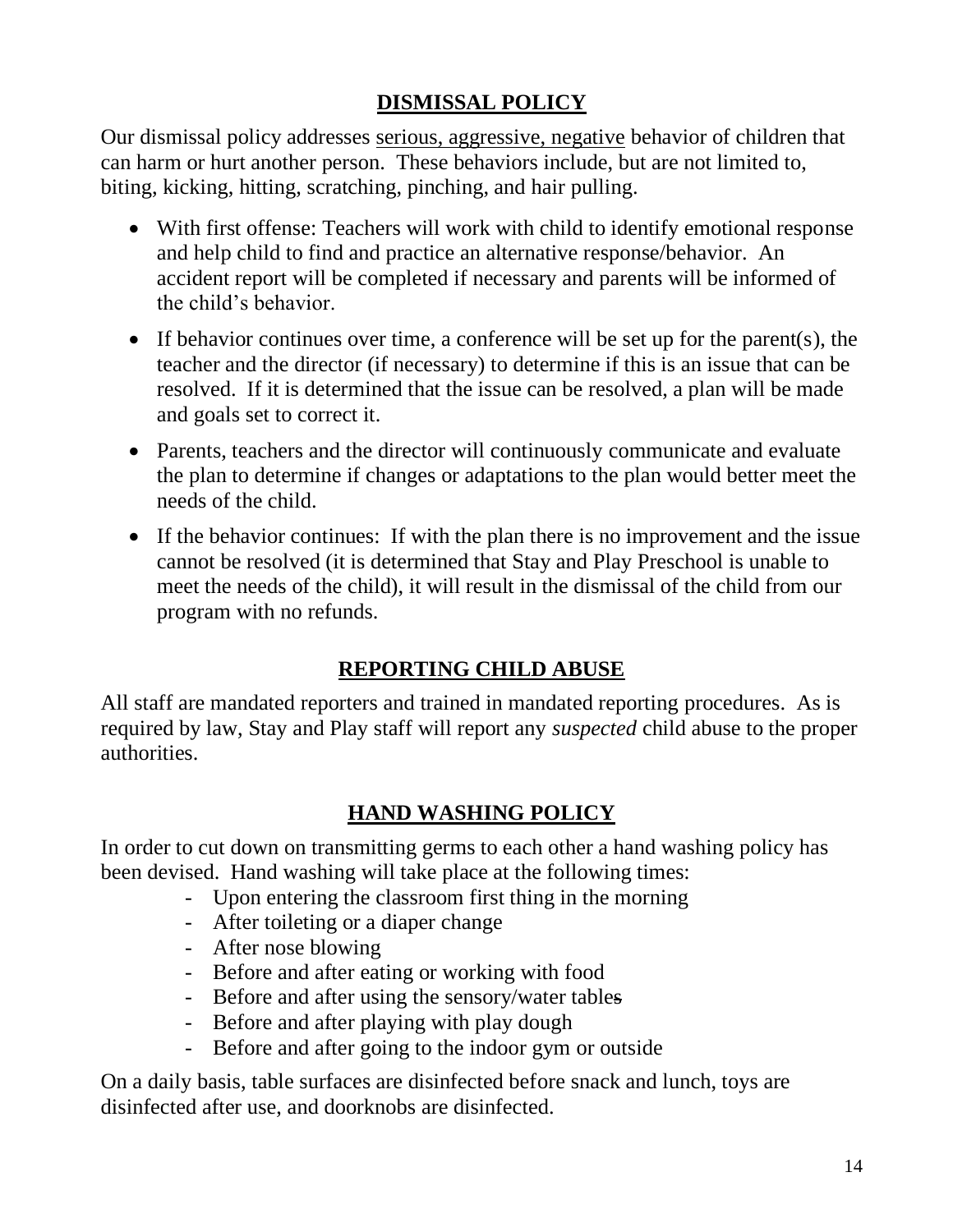## **HEALTH MANAGEMENT**

We are required to keep a child's health information on file. You will receive a health assessment with the enrollment forms package to be completed by your child's physician and returned to us no later than November 1. The Department of Human Resources mandates that each child we enroll, be immunized. If you have any further questions regarding immunizations, please see the director.

**\*We will not administer any medication to a child.** Except life-saving epipens or inhalers as prescribed by a Doctor.

If your child misses a day of school because s/he is ill, there is no need to call us. But we do ask that if they have a communicable disease or will be absent for an extended period of time that you let us know. There is no tuition credit for days missed due to illness.

If your child develops any of the following or any other symptoms of being ill while at Stay and Play, you will be called and asked to come pick up your child. We also ask that you DO NOT bring your child to Stay and Play if they exhibit any of the following symptoms:

| - A fever of $100.4$ or higher             | - Diarrhea         |
|--------------------------------------------|--------------------|
| - Unusual spots or rash                    | - Vomiting         |
| - Sore throat                              | - Persistent cough |
| - Eye infection or discharge from the eyes | - Lice             |

Your child is not permitted back to school until 24 hours after the symptoms are gone (without the assistance of medication), OR, in the case of communicable disease or lice, until you obtain a written note from your child's physician noting when your child may return to childcare.

In the event of a medical emergency, we will treat your child with first aid. If it is a life-threatening or serious injury, you will be called and your child will be taken to the emergency room at Mt. Nittany Medical Center or an ambulance will be called. In a minor event, you will be notified when you should pick up your child.

In the case of a health risk/emergency identified by the CDC or PA Department of Health, we will evaluate, and put in place, guidelines set forth by these agencies as determined most beneficial and best practice by our Stay and Play Advisory Team &/or State College Presbyterian Church.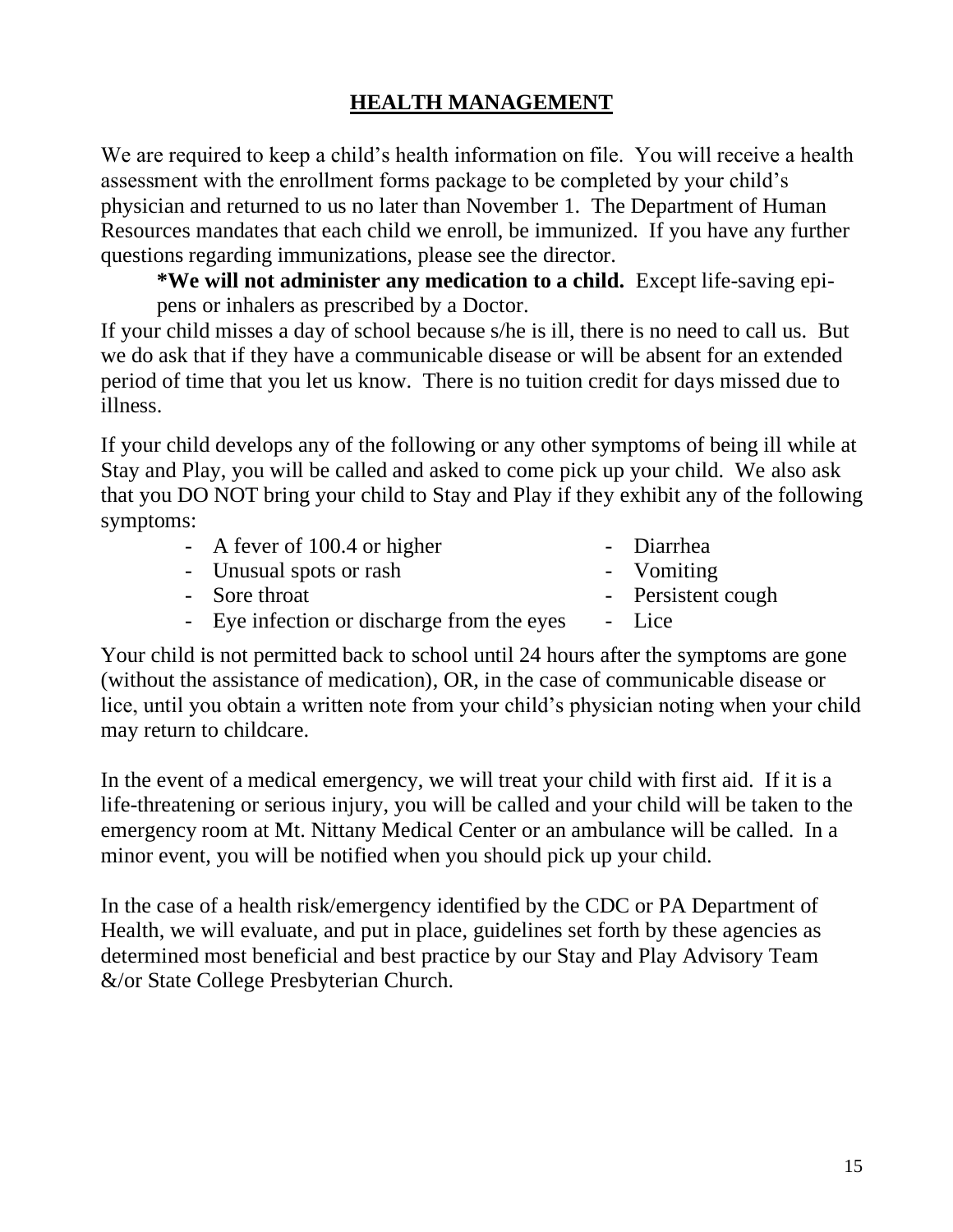## **HEAD LICE POLICY**

Stay and Play Preschool strives to provide and maintain a healthy environment for students and staff. This policy has been developed in pursuit of this goal.

A child will be sent home if nits or a louse is seen on their head. The child will be monitored closely until they leave to insure there is minimal possibility of spreading. (Lice do not jump or fly.)

Once the child is dismissed, the rest of the children will go to another room for activity(ies) while that classroom is cleaned as well as any other areas that need cleaned.

All parents within the program will be notified that lice was potentially on the premises. It is the responsibility of the parents to check and monitor your children. Stay and Play staff are not qualified to do thorough checks.

## TO RETURN TO SCHOOL:

A written note from a medical professional is required stating that the child is lice & nit free and cleared to return to school/childcare.

All lice treatments are ongoing for 2 weeks or more depending on the severity of the lice. Stay and Play Preschool Administration will follow-up with parents to insure the treatments are being successfully administered.

## **TOYS FROM HOME**

We ask that your child *does not* bring in toys from home unless it is their sharing day. This alleviates sharing problems and avoids items getting lost or broken at school. Thank you for your cooperation.

## **CLOTHING**

Please dress your child to play! Children learn through play and in order to get the best experience every day, your child will be provided with hands-on learning materials that will allow them to get messy and explore their world. Every effort will be made (by the use of smocks/paint shirts) to keep your child as clean as possible, but on occasion they will get messy or wet. Also, for safety purposes, please have your child wear shoes that will allow them to run and jump and play. With that in mind we ask that they *do not* wear flip-flops or open toed sandals or shoes that will easily fall off their feet. Please put them in closed toed shoes.

Please provide at least ONE COMPLETE set of seasonally appropriate clothes (pants/shorts, shirt, socks, and underwear), labeled with your child's name or initials, for your child to change into should they need it. These will be kept in your child's backpack or diaper bag.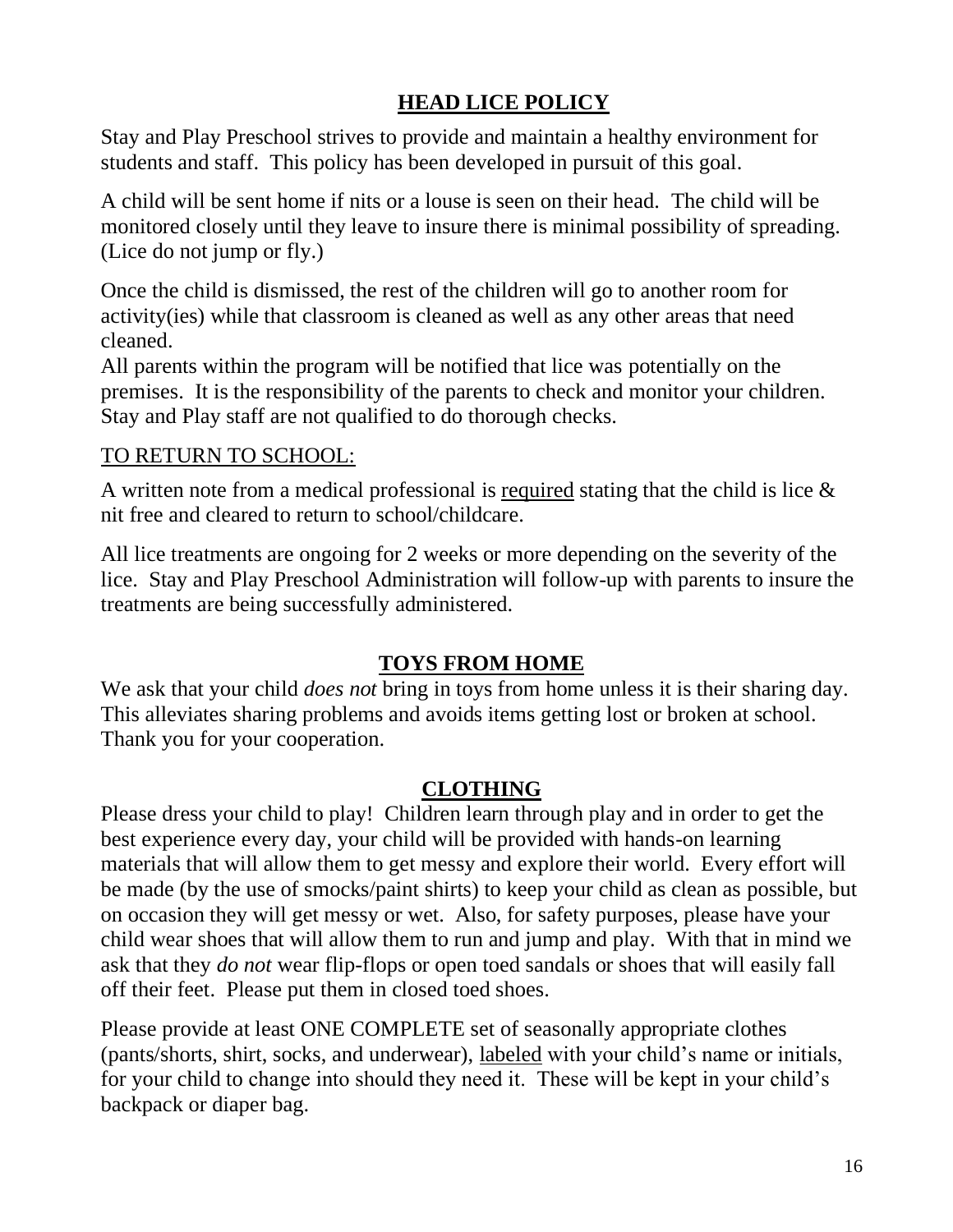#### **SNACKS**

To keep our costs down, we ask parents to donate snacks for our classrooms. Sometimes we may also ask that you bring in cups and/or napkins. Snack notes are handed out to you periodically with snack information and requesting how much snack to bring. **We are peanut-free, so all snacks must be free of peanut products.** Please read the label to see ensure the items are NOT packaged where peanut items are processed. *(Peanuts and peanut products can be listed in the ingredients under different names: ground nuts, earth nuts, mixed nuts, peanut butter, peanut oil, arachis oil, and ground nut oil.)* If your child has any allergies, please complete and return the allergy form provided in the enrollment packet. You may also provide your own snack for your child. We ask parents to bring in pre-packaged snacks. Water is provided as a beverage during snack time.

## **BIRTHDAY POLICY**

If you wish to celebrate your child's birthday at school, please talk with your child's teacher to organize a special snack or activity.

Many of our children are becoming more aware of what is going on around them and they notice if they do *not* get an invitation to a party. If your child's party is unable to accommodate all children in the class, we ask that you kindly mail the invitations to those who are invited. Until the Directory is complete, please see your child's teacher for addresses.

#### **STUDENT PHOTOS**

\*Class and individual photos will be taken in the Fall by a selected photographer. All students will have their picture taken for the class photo, which may be purchased depending on the photographer's fees. Parents may order individual packages as well. \*In the spring, for those children whose parents schedule a session, photos will be taken by Katie Brumberg Photography (siblings may be photographed together as well). The Spring photo opportunity is a fundraiser for Stay and Play Preschool as we are given a specific percentage of the profits from the photo orders. \*Informal photography will occur throughout the year to capture the children's growth and development as well as for specific projects being done within the classroom/preschool. Some teachers use the photos for events throughout the year. All classes use a Google Photo sharing by Invitation only website to share photos with the parents of the children in their class throughout the year. There will be a photo release for all parents to sign at the beginning of the year. If you wish your child not be photographed or their photo used in a specific way (Google photo site, classroom displays, etc.), please, note this as directed. No photos of children (specifically faces) will be used for brochures or our website without parental consent.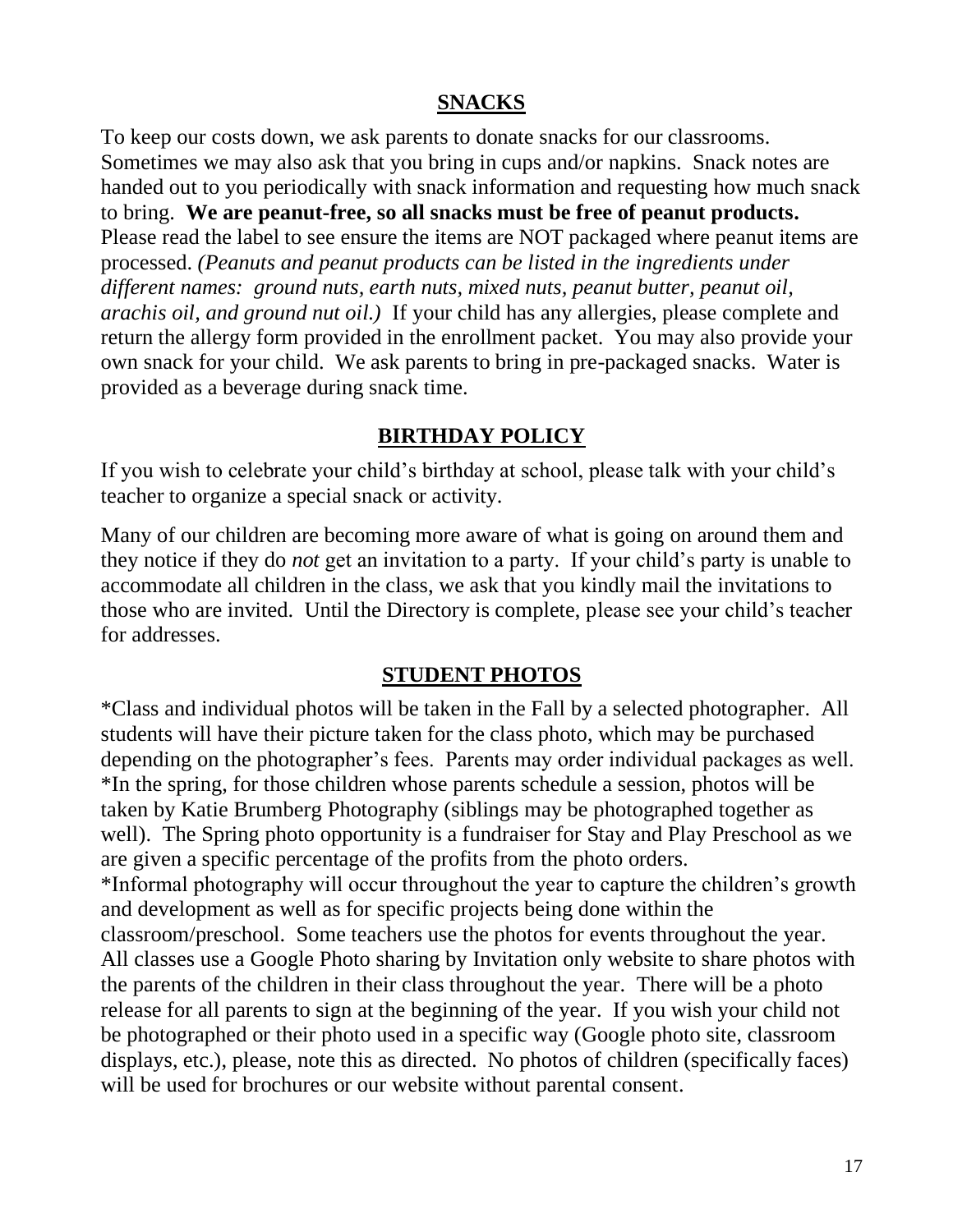#### **TRANSFER OF CHILD'S RECORDS**

We keep your child's records for two years after leaving the Stay and Play Program. If you wish to take the records with you, let the Director know and you will be given a form to be signed before the records are released to you.

#### **FUNDRAISER**

Since we are a non-profit, tuition-funded preschool, Stay and Play holds annual fundraisers during the year. Proceeds go toward supporting our budget - buying new or replacement equipment and supplies. The types of fund-raisers that we do may vary each year. Participation in fundraisers is not required, however it is encouraged to ensure we are able to continue to maintain a quality program.

## **PARKING**

The Stay and Play staff and the Church staff will be parking in the Beaver Street parking garage, leaving the church parking lot available for our Stay and Play Families for drop off and pick up. **We ask that you come and go quickly, so the spaces will be available for others.** If the church lot is full, there is metered parking next to the church parking lot or in the Beaver or Fraser Street parking garage. Parking is free downtown in the lots until 10am and the first 30minutes in parking garages is always free. Please **DO NOT** park in the alley behind the church, the Post Office parking lot, the First National Bank parking lot or the Fire Lane. You risk getting towed or ticketed. Thank you.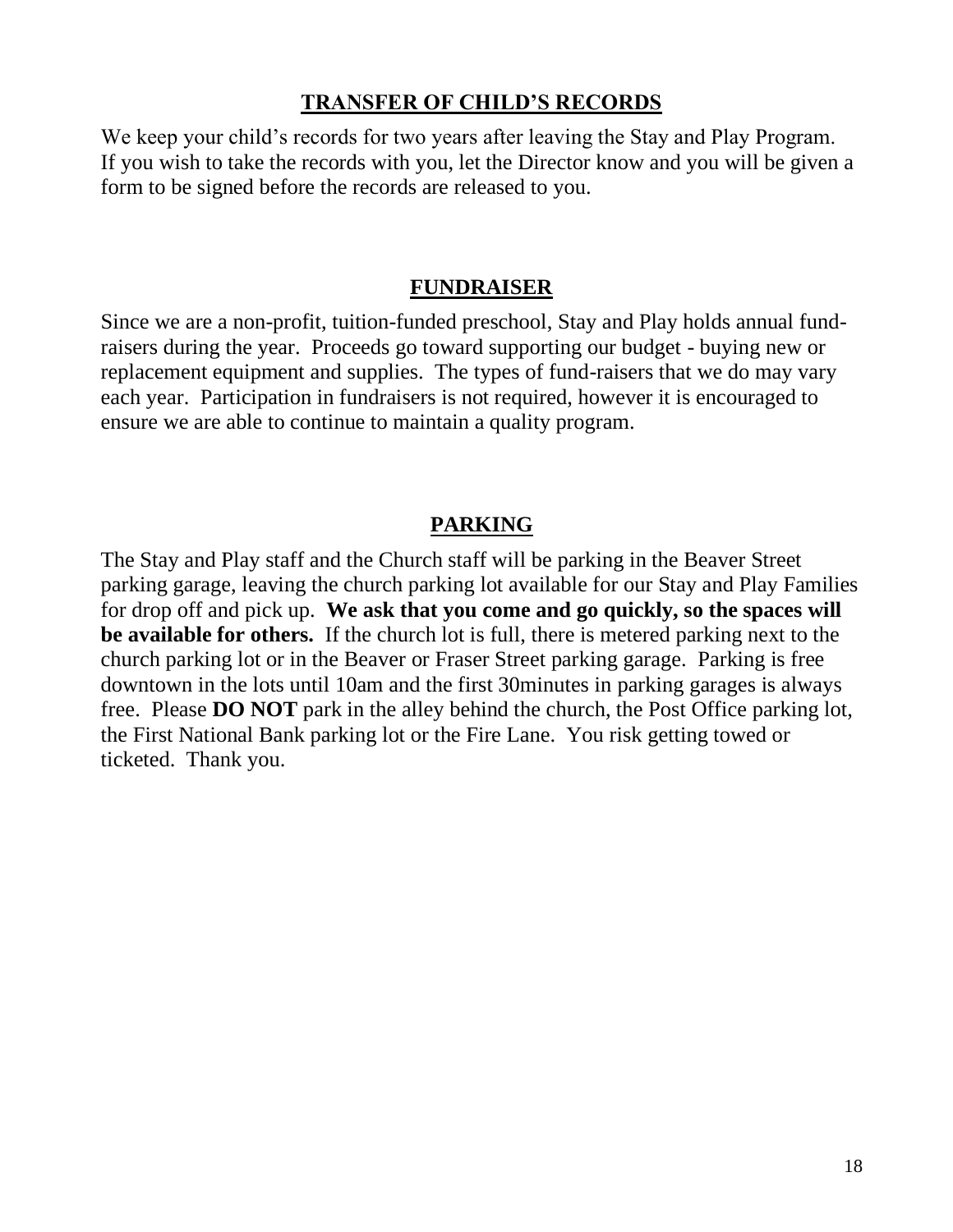## **Stay and Play 2021-2022 Tuition Information**

| <b>For All Classes</b> (Mornings 9-12)        | <b>Security Deposit</b> (Due by $8/1$ ) |
|-----------------------------------------------|-----------------------------------------|
| $2 \text{ days/week} - $162.00/$ month        | \$81.00                                 |
| 3 days/week - \$229.00/month                  | \$114.50                                |
| $5 \text{ days/week} - $363.00 \text{/month}$ | \$181.50                                |

#### **Adventure Afternoons Fees** (Afternoons 12-2:45 for children who have turned 3)

|                               | Drop In       | <b>Permanent Part Time</b> |
|-------------------------------|---------------|----------------------------|
| For one child:                | \$18.00/day   | \$15.00/day                |
| For two siblings:             | \$27.00/day   | \$22.50/day                |
| <b>Early Morning Drop-Off</b> | 1 child       | Sibs rate                  |
| Two mornings/week             | \$26.00/month | \$39.00/month              |
| Three mornings/week           | \$37.00/month | \$55.50/month              |
| Five mornings/week            | \$59.00/month | \$88.50/month              |

#### **Application Fee**

A non-refundable \$50 registration fee for one child / \$75 for two or more children is expected with the application for your child(ren).

**A security deposit** equal to one half month's tuition is due by August 1<sup>st</sup> to reserve your child's space. The security deposit will be credited toward May's tuition. If you need to withdraw your child from the program, we need at least a two-week written notice and your security deposit will cover their last two weeks of school.

**Tuition is Due** on the first day of each month. Checks should be made payable to SCPC (State College Presbyterian Church). *A fee will be assessed for any returned checks to cover any fee we are charged.*

## **DELINQUENT PAYMENT POLICY**

Monthly tuition payments are due on the  $1<sup>st</sup>$  of each month. When paid after the  $5<sup>th</sup>$  of the month, a \$20 late fee is assessed. If it appears that you may have trouble paying the monthly tuition, please contact the director as soon as possible to see if we can find a solution before your account becomes delinquent.

- Any account that is 10 days past due will be charged an additional \$10 fee.
- Any account that is one month overdue will result in *suspension* of the child from school until the account is paid in full.
- Any account that is *more than one month overdue* may result in *permanent dismissal* of the child from school and a collection agency will recover the past due funds.